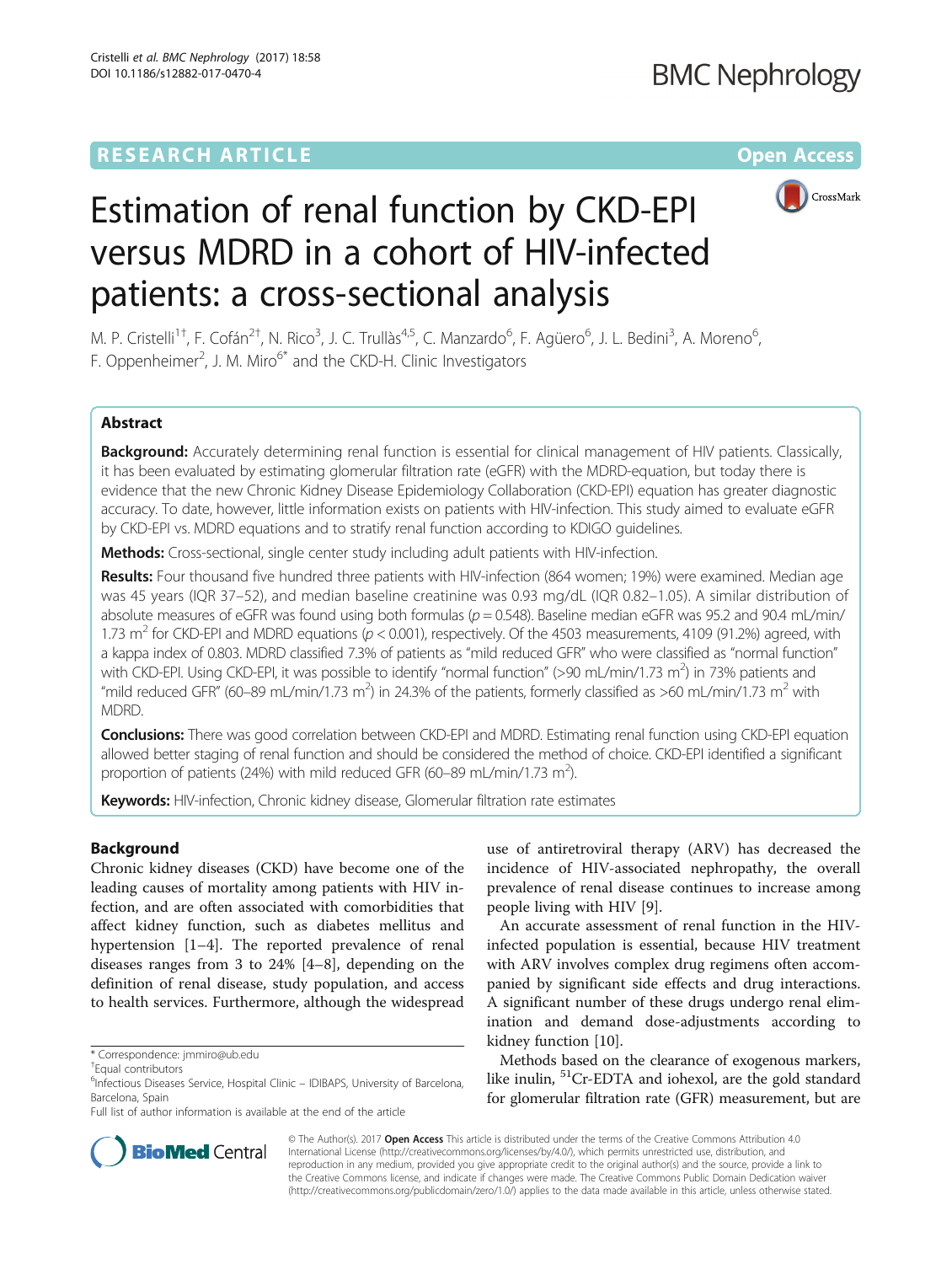cumbersome and infrequently used in clinical settings [[11](#page-6-0)]. Numerous equations used to estimate creatinine clearance or GFR have been used over the past few decades. Two of the most commonly used equations (Cockroft-Gault [CG] and Modification of Diet in Renal Disease [MDRD]) are derived from persons with GFR ≤90 mL/min/1.73 m<sup>2</sup>, have not been validated among persons with normal kidney function, and tend to underestimate higher GFRs [\[12](#page-6-0)]. Meanwhile, the CKD-EPI (CKD Epidemiology Collaboration) equation has been evaluated in several populations and become the most accurate GFR estimating equation [[13](#page-6-0)–[15](#page-6-0)]. Recently, the CKD-EPI equation has been recommended as the first-choice method to assess renal function by the 2016 European AIDS Clinical Society (EACS) Guidelines [\[16](#page-6-0)].

This study aimed to analyze eGFR in a large cohort of patients with HIV infection followed-up in a single center and to evaluate the renal function estimation obtained by the CKD-EPI versus the MDRD equation, also stratifying patients according to different degrees of chronic kidney disease.

# Methods

This was an observational, cross-sectional, retrospective, single center study. The study project was reviewed and approved by the Institutional Review Board (CEIC Hospital Clinic i Provincial, Barcelona, Spain, IRB# 2014/1080). Eligible patients were all adult HIV-1 infected patients (>18 years old) with at least one routine visit during the calendar year of 2014. Patients were excluded if they had not had at least two measurements of serum creatinine during the year 2014 and/or if they had had a diagnosis of end stage renal disease, dialysis and/or transplantation before the diagnosis of HIV infection. Patients were considered as having hypertension, diabetes and/or dyslipidemia if they were receiving specific treatment for these conditions.

All available serum creatinine values were obtained from the hospital electronic patient record system and were converted into eGFR, using age, gender and the CKD-EPI and MDRD equations. We did not consider the African-American coefficient factor as applicable to black patients from Africa, Europe and the Antilles [\[17](#page-6-0)], because this information is not available in the electronic medical records, although the prevalence of black patients in our institution, regardless their HIV-status, is very low  $\left( < 3\% \right)$ .

Impaired renal function (eGFR <90 mL/min/1.73 m<sup>2</sup>) was confirmed with a second measurement at least 3 months apart from the first "baseline" creatinine. We used clinical guidelines from the US National Kidney Foundation's Kidney Disease Outcome Quality Initiative (K/DOQI) to grade renal impairment [[18\]](#page-6-0). In this study, eGFR below 60 mL/min/1.73 m<sup>2</sup> was used as the cutoff point for chronic kidney disease (CKD).

Statistical analyses were performed using the Predictive Analytics Software statistics for Windows, v21.0 (SPSS Inc, Chicago, IL). Normal distribution of data was assessed by the Kolmogorov-Smirnov test and data were presented as mean (±SD) or as median (interquartile range) where appropriate. Categorical variables were presented as absolute frequency and percentage. When analyzing baseline eGFR, the Mann-Whitney  $U$  test was used to make comparisons.

Agreement between the CKD-EPI and MDRD equations was assessed using the general linear model. The Bland and Altman method was used to estimate the global bias throughout the mean difference between GFR values and plot the differences against their means. The Kappa index was used to analyze the level of agreement between the NKF stage classifications obtained using CKD-EPI and MDRD. Statistical significance was considered if the  $p$ -value <0.05.

# Results

Of the 4622 eligible patients with follow-up in 2014, 4503 were included for analysis. Excluded patients (six patients were diagnosed with end stage renal disease before HIV-infection, and the remaining 113 patients had no laboratory data in 2014) were less likely to be smokers, had a shorter duration of HIV infection (7.7 vs. 12.3 years), were less likely to be on antiretroviral treatment (91.5% vs. 97.3%), and had higher nadir CD4 counts and lower viral loads (data not shown).

#### Demography

Demographic characteristics are depicted in Table [1](#page-2-0). Median age was 45 years [interquartile range (IQR) 37–52], median body mass index was 22.9  $\text{kg/m}^2$ (IQR 21.2–24.9), and median "baseline" creatinine was 0.93 mg/dL (IQR 0.82–1.05). Ethnicity was available for 2/3 of the patients; 98% of them were non-black. History of hypertension, diabetes, and dyslipidemia was noted in 14, 5, and 13% of patients, respectively, and 5% of the patients had prior cardiovascular diseases. Median duration of HIV infection was 11 years (IQR 5–19), 20% met the clinical definition for AIDS; 4365 patients (97%) were receiving combined ARV, and 89% had the status of virological suppression under treatment.

# GFR evaluation

Overall baseline median eGFR was  $95.2$  mL/min/1.73 m<sup>2</sup> and 90.4 mL/min/1.73  $m^2$  by the CKD-EPI and MDRD creatinine equations, respectively  $(p < 0.001)$ .

In the absence of a gold standard method for estimating GFR, we considered two models of comparison: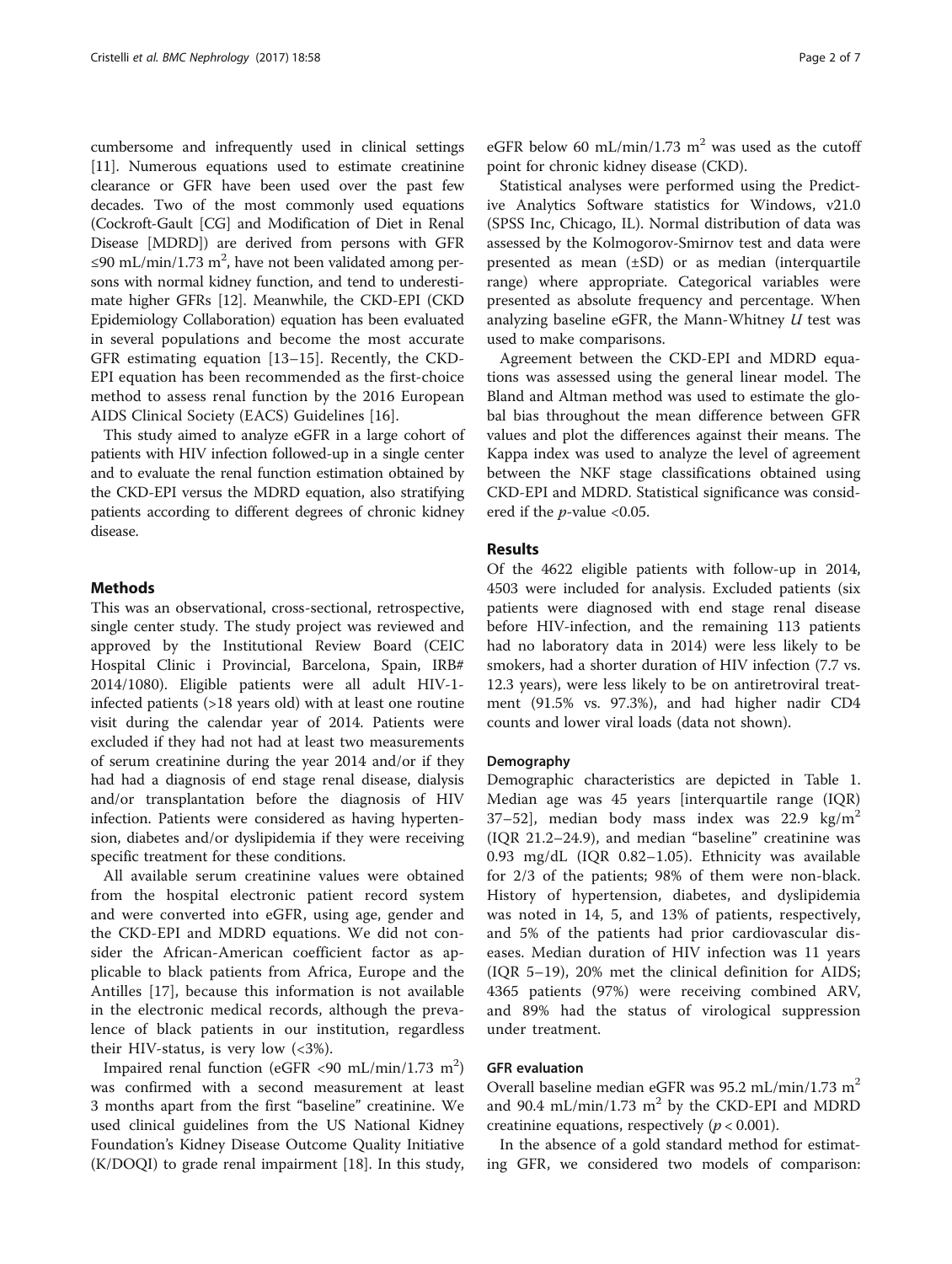| Variable                                    | Estimates        | n    | Missing<br>information |  |
|---------------------------------------------|------------------|------|------------------------|--|
| Median age, years (IQR)                     | 45 (37-52)       | 4503 | $\Omega$               |  |
| Female sex, n (%)                           | 864 (19)         | 4503 | 0                      |  |
| Black race, n (%)                           | 58 (2)           | 2879 | 1624                   |  |
| Body mass index, $kg/m2$ (IQR)              | 22.9 (21.2–24.9) | 1394 | 3109                   |  |
| Current smoker, n (%)                       | 2110 (51)        | 4154 | 349                    |  |
| Hypertension, n (%)                         | 619 (14)         | 4503 | $\Omega$               |  |
| Diabetes mellitus, n (%)                    | 225(5)           | 4503 | $\Omega$               |  |
| Dyslipidemia, n (%)                         | 596 (13)         | 4503 | $\Omega$               |  |
| Cardiovascular disease, n (%)               | 202 (5)          | 4503 | $\Omega$               |  |
| Hepatitis B coinfection, n (%)              | 149(3)           | 4485 | 18                     |  |
| Hepatitis C coinfection, n (%)              | 1006 (22)        | 4495 | 8                      |  |
| Mode of HIV acquisition, n (%) <sup>a</sup> |                  | 4503 | 0                      |  |
| Homo/bisexual                               | 2650 (62)        |      |                        |  |
| Heterosexual                                | 1176 (28)        |      |                        |  |
| Injection drug use                          | 641 (15)         |      |                        |  |
| Other/Unknown route                         | 290 (6)          |      |                        |  |
| Duration of HIV infection,<br>years (IQR)   | $11.3(5.1-19)$   | 4478 | 25                     |  |
| Prior AIDS (yes), n (%)                     | 900 (20)         | 4503 | $\Omega$               |  |
| Current ART regimen                         |                  | 4503 | $\Omega$               |  |
| No treatment                                | 138(3)           |      |                        |  |
| NNRTI-based                                 | 2381 (53)        |      |                        |  |
| PI-based                                    | 144(3)           |      |                        |  |
| Boosted PI-based                            | 1315 (29)        |      |                        |  |
| Integrase inhibitors-based                  | 493 (11)         |      |                        |  |
| Others                                      | 32 (1)           |      |                        |  |
| Nadir CD4 cell count (IQR)                  | 249 (129–369)    | 4484 | 19                     |  |
| Current CD4 cell count (IQR)                | 628 (450-830)    | 4501 | 2                      |  |
| Current HIV infection status                |                  | 4503 | 0                      |  |
| Suppression on Treatment                    | 4031 (90)        |      |                        |  |
| No suppression (viral load ><br>50 copies)  | 471 (10)         |      |                        |  |

<span id="page-2-0"></span>Table 1 Main demographic characteristics of 4503 patients with HIV infection included in the study

IQR, interquartile range; HIV, human immunodeficiency virus; AIDS, acquired immunodeficiency syndrome; NNRTI, non-nucleoside reverse transcriptase inhibitor; PI, protease inhibitor inhibitor; *PI*, protease inhibitor<br><sup>a</sup>Patients can present more than one HIV transmission route

using CKD-EPI as reference and then using MDRD as reference measure. When considering only patients with eGFR ≥60 mL/min/1.73 m<sup>2</sup> and CKD-EPI estimation as reference, baseline mean eGFR was 95.12 mL/min/ 1.73  $m^2$  and 92.99 mL/min/1.73  $m^2$  by CKD-EPI and MDRD equations, respectively ( $p < 0.001$ ). When using the MDRD estimation as reference, baseline mean eGFR was 95.21 mL/min/1.73 m<sup>2</sup> and 93.11 mL/min/1.73 m<sup>2</sup> by CKD-EPI and MDRD creatinine equations, respectively  $(p < 0.001)$ . When considering only patients with eGFR

 $<$  60 mL/min/1.73 m<sup>2</sup> and CKD-EPI estimation as reference, baseline mean eGFR was  $48.08$  mL/min/1.73 m<sup>2</sup> and 48.60 mL/min/1.73 m<sup>2</sup> by CKD-EPI and MDRD equations, respectively ( $p = 0.999$ ). When using MDRD estimation as reference, baseline mean eGFR was 48.79 mL/min/ 1.73  $m^2$  and 48.83 mL/min/1.73  $m^2$  by CKD-EPI and MDRD equations, respectively ( $p = 0.999$ ).

Using the two consecutive measures of serum creatinine, the classification of patients for stages of CKD is presented in Table [2](#page-3-0). When using the CKD-EPI formula as reference, 1091 (24.2%) patients presented mild reduced GFR, 118 (2.6%) patients had stage 3 CKD, and 5 (0.11%) patients presented stage 4 CKD. When using the MDRD formula as reference, 1396 (31%) patients presented mild reduced GFR, 116 (2.6%) patients had stage 3 CKD, and 2 (0.04%) patients presented stage 4 CKD. There were 19 patients under renal substitutive therapy at baseline (11 on dialysis and 8 kidney transplant recipients), classified as stage 5 CKD. However, the MDRD equation has not been validated for normal GFR, and is it not possible to discriminate between GFR > 90 mL/ min/1.73 m<sup>2</sup> and between 60 and 89 mL/min/1.73 m<sup>2</sup>; they should be reported as "≥60 mL/min/1.73 m<sup>2</sup>". On the contrary, CKD-EPI can report these two stages separately.

# CKD-EPI versus MDRD equations

A substantial agreement was found between the MDRD and CKD-EPI creatinine formulae. When evaluating the absolute measures of eGRF, there was a similar distribution both in the baseline measure ( $p = 0.548$ ) and in the second measure ( $p = 0.259$ ).

Figure [1](#page-4-0) shows a Bland-Altman plot of the agreement between the MDRD and CKD-EPI equations for the baseline measure and second measure of creatinine. Overall, the mean (SD) difference between the estimates from the two formulae was 2.003, with limits of agreement of 16.753 to -12.753 for the baseline measure, and 0.8232, with limits of agreement of 17.636 to -15.9896, for the second measure of creatinine.

Of the 4503 measurements, 4109 (91.2%) agreed, that is, they were classified as normal, mildly decreased, moderately decreased (stage 3), severely decreased (stage 4) or end-stage renal insufficiency (stage 5) with both formulae, with a kappa index of 0.803. However, 7.3% of patients were classified as having "mild renal impairment" with the MDRD equation but as having "normal renal function" with the CKD-EPI equation.

# **Discussion**

In this large sample of HIV-infected patients, there was a good correlation between the CKD-EPI and MDRD equations. The CKD-EPI equation gave somewhat higher eGFR estimates than the MDRD formula (95.2 mL/min/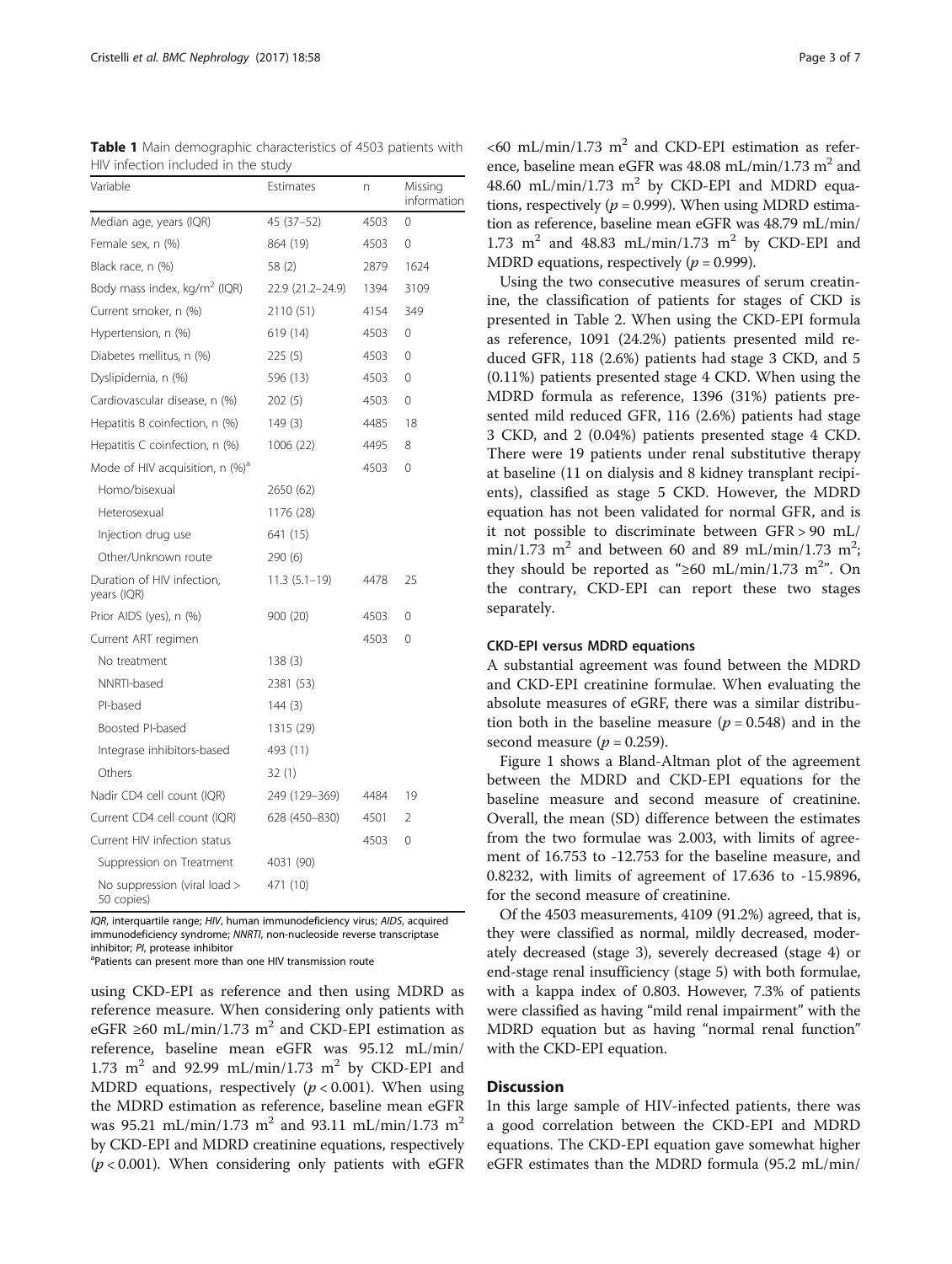<span id="page-3-0"></span>Table 2 Grades of renal impairment according the National Kidney Foundation guidelines. Comparison of classifications provided using CKD-EPI and MDRD equations<sup>a</sup>. Absolute frequencies (A) and percentages (B) of the studied population

| (A)           |           | eGFR MDRD        |                  |                  |                  |                  |       |
|---------------|-----------|------------------|------------------|------------------|------------------|------------------|-------|
| ${\bf N}$     |           | $\geq 90$        | $89 - 60$        | $30 - 59$        | $29 - 15$        | <15              | Total |
| eGFR CKD-EPI  | $\geq 90$ | 2940             | 330              | $\boldsymbol{0}$ | $\boldsymbol{0}$ | $\boldsymbol{0}$ | 3270  |
|               | $89 - 60$ | 30               | 1048             | 13               | $\boldsymbol{0}$ | $\boldsymbol{0}$ | 1091  |
|               | $30 - 59$ | $\boldsymbol{0}$ | 18               | 100              | $\boldsymbol{0}$ | $\boldsymbol{0}$ | 118   |
|               | $29 - 15$ | $\boldsymbol{0}$ | $\boldsymbol{0}$ | $\overline{3}$   | $\sqrt{2}$       | $\boldsymbol{0}$ | 5     |
|               | <15       | $\boldsymbol{0}$ | $\boldsymbol{0}$ | $\boldsymbol{0}$ | $\boldsymbol{0}$ | 19               | 19    |
| Total         |           | 2970             | 1396             | 116              | $\sqrt{2}$       | 19               | 4503  |
|               |           | eGFR MDRD        |                  |                  |                  |                  |       |
| (B)           |           |                  |                  |                  |                  |                  |       |
| $\frac{0}{0}$ |           | $\geq 90$        | $89 - 60$        | $30 - 59$        | $29 - 15$        | <15              | Total |
| eGFR CKD-EPI  | $\geq 90$ | 65.3             | 7.3              | $\boldsymbol{0}$ | $\boldsymbol{0}$ | $\boldsymbol{0}$ | 72.6  |
|               | $89 - 60$ | $0.7\,$          | 23.3             | 0.3              | $\boldsymbol{0}$ | $\boldsymbol{0}$ | 24.3  |
|               | $30 - 59$ | $\boldsymbol{0}$ | 0.4              | 2.2              | $\boldsymbol{0}$ | $\boldsymbol{0}$ | 2.6   |
|               | $29 - 15$ | $\boldsymbol{0}$ | $\boldsymbol{0}$ | 0.06             | 0.04             | $\boldsymbol{0}$ | 0.1   |
|               | <15       | $\boldsymbol{0}$ | $\boldsymbol{0}$ | $\boldsymbol{0}$ | $\boldsymbol{0}$ | 0.4              | 0.4   |

<sup>a</sup>Shaded cells indicate agreement between CKD-EPI and MDRD-derived eGFR estimations

1.73  $m^2$  and 90.4 mL/min/1.73  $m^2$  by CKD-EPI and MDRD creatinine equations, respectively;  $p < 0.001$ ), resulting in smaller but non-significant numbers of patients with eGFR <90 mL/min/1.73 m<sup>2</sup> (27.4% vs. 34%). Although the clinical relevance of the difference found should be interpreted with caution, our data are consistent with observations in the general [\[19, 20\]](#page-6-0) and HIV-infected populations [[21](#page-6-0)], suggesting that MDRD may overestimate the severity of renal impairment. Studies in the general population comparing CKD-EPI and MDRD against isotopic GFR observed less bias, improved precision and greater accuracy with CKD-EPI [[22\]](#page-6-0), although others have found lesser mean bias with MDRD [\[23](#page-6-0)].

In this analysis, at least a quarter of patients were diagnosed with mild reduced GFR disease (eGFR 60– 89 mL/min/1.73 m<sup>2</sup>). This is important in detecting subclinical renal disease and identifying those patients with a higher cardiovascular risk or at risk of developing declining renal function. In practical terms, detecting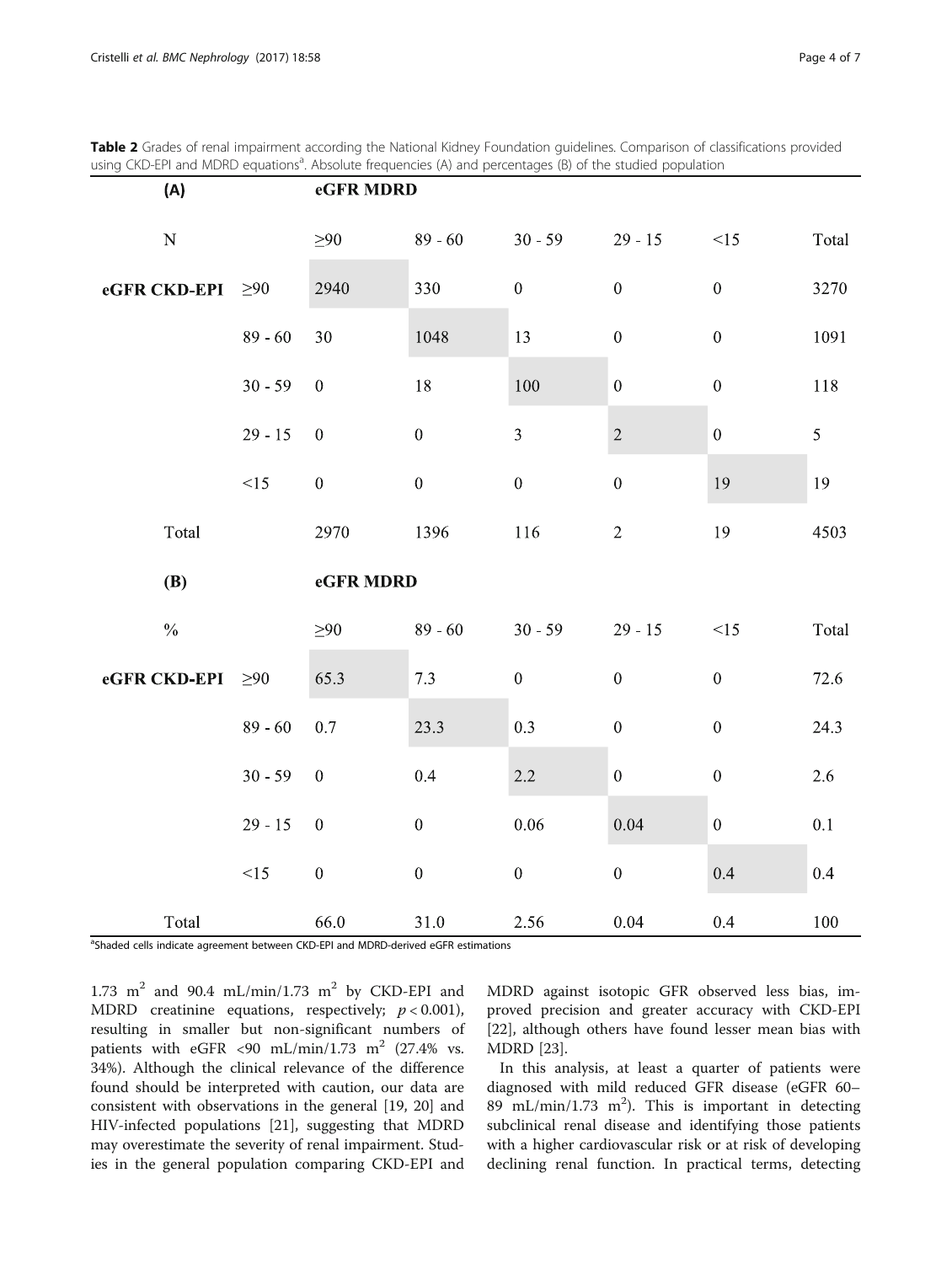<span id="page-4-0"></span>

minor changes in eGFR allows the early adoption of lifestyle modification and medication therapies, as appropriate, to control hypertension, dyslipidemia and hyperglycemia. In addition, nephrotoxic medications should be avoided, and medication doses (particularly when prescribing ARV) must be adjusted for renal function. For example, Stribild® (combination of emtricitabine, tenofovir disoproxil fumarate, cobicistat and elvitegravir for a complete 1-pill, once-a-day HIV-1 treatment) prescription information contraindicates the use of this drug in patients with eGFR below 70 mL/min/1.73 m<sup>2</sup> [[24](#page-6-0)]. The MDRD equation misdiagnosed patients with apparent 'normal' renal function (over 60 mL/min/1.73 m<sup>2</sup>).

Chronic kidney disease stages III-V (eGFR <60 mL/ min/1.73 m2) were found in 3% of HIV-infected patients with both equations, a prevalence similar to the Euro-SIDA study and the French [[25, 26\]](#page-6-0) cohorts. However, this prevalence was lower than that found in a recent American analysis, in which 7.5% of HIV-infected patients had CKD [[27](#page-6-0)], and even lower than a Nigerian analysis [\[28\]](#page-6-0) that showed 52.6% of patients with GFR <60 mL/min. Possible explanations are the higher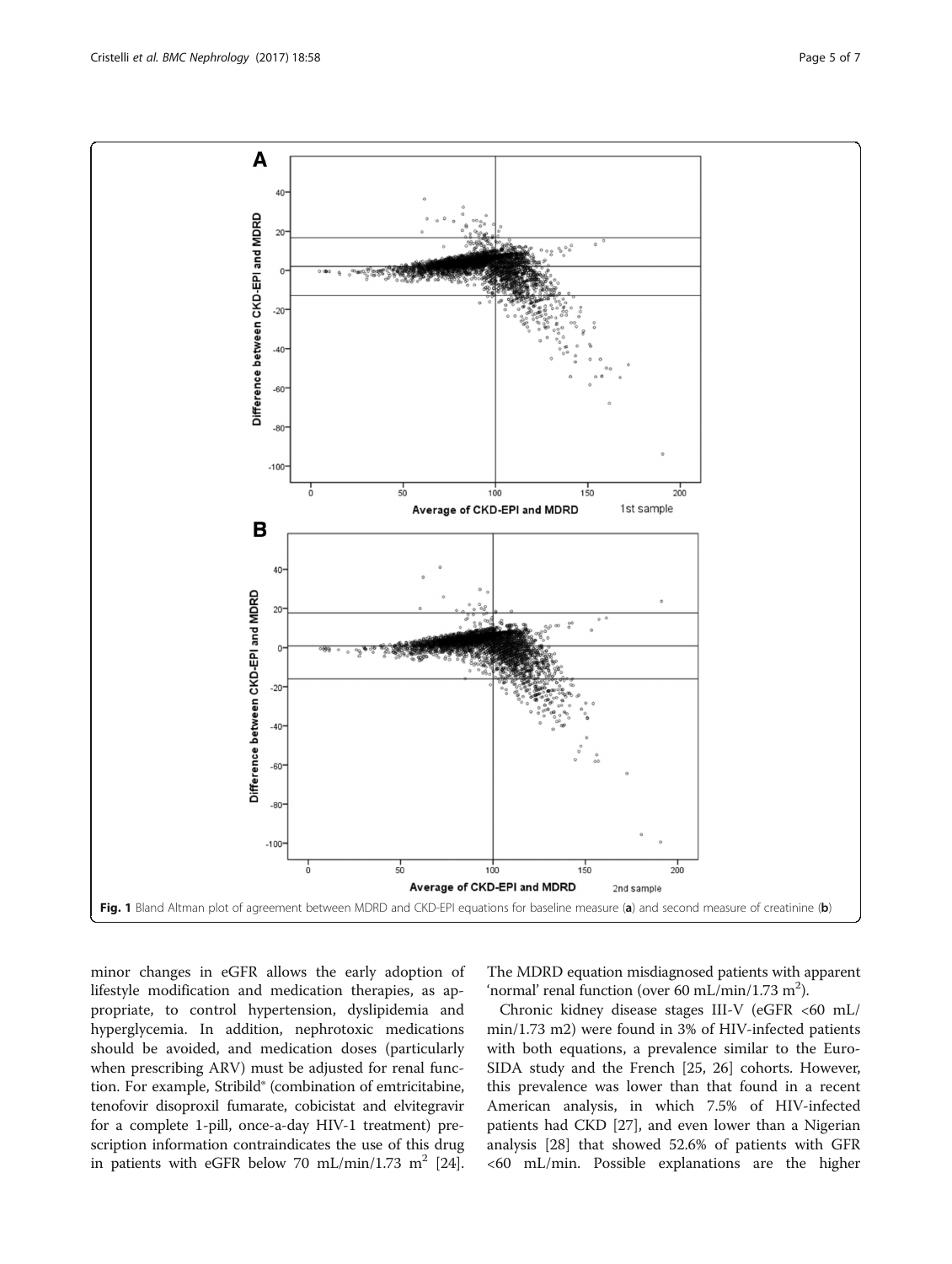<span id="page-5-0"></span>proportions of blacks and hypertensive patients on American and Nigerian cohorts, the duration of untreated HIV infection, the length of exposure to nephrotoxic antiretrovirals, as well as lifestyle-related variables and socioeconomic factors reported to impact health care coverage [\[29](#page-6-0)].

This study has some limitations: first, its retrospective nature; second, the absence of a direct measure of glomerular filtration rate for comparison; third, the unavailability of urine protein/creatinine ratios; and, finally the absence of an outcome measure for those patients with a reduced eGFR, which fell outside the scope of this study.

In summary, the evaluation of renal function is essential for the clinical management of patients with HIVinfection. In line with observations in the general population, this study suggests that the MDRD equation may underestimate renal function in subjects with GFRs over 60 mL/min/1.73 m<sup>2</sup>. The main contribution of this report was that the CKD-EPI equation identified 24% of patients with mild reduced eGFR, not identified using the MDRD equation. This finding has strong implications for clinical practice, as it provides a framework for identifying patients at risk of poorer outcomes (overt chronic kidney disease, cardiovascular disease and mortality) and allows better clinical management, especially in terms of the dose adjustment of antiretroviral drugs.

# Conclusion

In conclusion, the CKD-EPI equation must be considered as the first-choice method to evaluate renal function in patients with HIV-infection.

#### Abbreviations

ARV: Antiretroviral therapy; CG: Cockroft-gault; CKD: Chronic kidney disease; CKD-EPI: CKD epidemiology collaboration; eGFR: Estimated glomerular filtration rate; GFR: Glomerular filtration rate; HIV: Human immunodeficiency virus; IQR: Interquartile range; K/DOQI: US national kidney foundation's kidney disease outcome quality initiative; MDRD: Modification of diet in renal disease; NKF: National kidney foundation; SD: Standard deviation

#### Acknowledgements

To the patients.

#### CKD-H. Clinic Investigators

Fritz Dieckman, Nephrology and Renal Transplantation Service, Hospital Clinic – IDIBAPS; Aleix Cases, Nephrology and Renal Transplantation Service, Hospital Clinic – IDIBAPS; Esteban Poch, Nephrology and Renal Transplantation Service, Hospital Clinic – IDIBAPS; Esteban Martinez, Infectious Diseases Service, Hospital Clinic – IDIBAPS; José Luís Blanco, Infectious Diseases Service, Hospital Clinic – IDIBAPS; Felipe García, Infectious Diseases Service, Hospital Clinic – IDIBAPS; Josep Mallolas, Infectious Diseases Service, Hospital Clinic – IDIBAPS; Josep María Gatell, Infectious Diseases Service, Hospital Clinic – IDIBAPS.

#### Funding

This work was supported in part by Red de Sida RD12/0017/0001. JMM received a personal intensification research grant #INT15/00168 during 2016 from Instituto de Salud Carlos III, Madrid, Spain. The European Regional Development Fund (ERDF) "A way to build Europe" also provided funding.

#### Availability of data and materials

All the datasets during and/or analyzed during the current study are available from the corresponding author on reasonable request.

#### Authors' contributions

MPC, FC: study design, data acquisition, statistical analysis, data interpretation, intellectual contributions, revision and approval of manuscript. NR, JCT, CM, FA, JLB, AM, FO: data acquisition, data interpretation, intellectual contributions, revision and approval of manuscript. JMM: study design, data acquisition, data interpretation, intellectual contributions, revision and approval of manuscript.

#### Competing interests

The authors declare that they have no competing interests.

#### Consent for publication

Not applicable once do not include details, images, or videos relating to individual participants.

#### Ethics approval and consent to participate

The study was performed in accordance with the Declaration of Helsinki, and the study project was reviewed and approved by the Hospital Clinic Institutional Review Board (#HCB/2014/1080). All data were anonymized to comply with the provisions of personal data protection legislation. Due to the retrospective nature of this study and due the fact that only historical medical data were collected, written informed consent was not required.

#### Author details

<sup>1</sup> Kidney Transplant Division, Hospital do Rim (São Paulo, Brazil), Universidade Federal de São Paulo, São Paulo, Brazil. <sup>2</sup>Nephrology and Renal Transplantation Service, Hospital Clinic – IDIBAPS, University of Barcelona, Barcelona, Spain. <sup>3</sup>Core Laboratory, Biomedical Diagnosis Centre, Hospital Clínic, Barcelona, Spain. <sup>4</sup>Internal Medicine Service, Hospital de Olot, Girona, Spain. <sup>5</sup>Medical Sciences Department, University of Girona, Girona, Spain.<br><sup>6</sup>Infectious Disoases Sonico Hospital Clinic - JDIBARS University of Barco <sup>6</sup>Infectious Diseases Service, Hospital Clinic - IDIBAPS, University of Barcelona, Barcelona, Spain.

### Received: 18 July 2016 Accepted: 31 January 2017 Published online: 10 February 2017

#### References

- 1. Deeks SG, Lewin SR, Havlir DV. The end of AIDS: HIV infection as a chronic disease. Lancet. 2013;382(9903):1525–33.
- 2. Mocroft A, Brettle R, Kirk O, Blaxhult A, Parkin JM, Antunes F, Francioli P, D'Arminio Monforte A, Fox Z, Lundgren JD, e group., EuroSIDA study. Changes in the cause of death among HIV positive subjects across Europe: results from the EuroSIDA study. AIDS. 2002;16(12):1663–71.
- 3. Miro JM, Cofan F, Trullas JC, Manzardo C, Cervera C, Tuset M, Oppenheimer F, Brunet M, Moreno A, Campistol JM, Gatell JM. Renal dysfunction in the setting of HIV/AIDS. Curr HIV/AIDS Rep. 2012;9(3):187–99.
- 4. Mocroft A, Kirk O, Reiss P, De Wit S, Sedlacek D, Beniowski M, Gatell J, Phillips AN, Ledergerber B, Lundgren JD, e Group., EuroSIDA Study. Estimated glomerular filtration rate, chronic kidney disease and antiretroviral drug use in HIV-positive patients. AIDS. 2010;24(11):1667–78.
- 5. Fernando SK, Finkelstein FO, Moore BA, Weissman S. Prevalence of chronic kidney disease in an urban HIV infected population. Am J Med Sci. 2008; 335(2):89–94.
- 6. Lucas GM, Clarke W, Kagaayi J, Atta MG, Fine DM, Laeyendecker O, Serwadda D, Chen M, Wawer MJ, Gray RH. Decreased kidney function in a community-based cohort of HIV-Infected and HIV-negative individuals in Rakai, Uganda. J Acquir Immune Defic Syndr. 2010;55(4):491–4.
- 7. Sorlí ML, Guelar A, Montero M, González A, Rodriguez E, Knobel H. Chronic kidney disease prevalence and risk factors among HIV-infected patients. J Acquir Immune Defic Syndr. 2008;48(4):506–8.
- 8. Odongo P, Wanyama R, Obol JH, Apiyo P, Byakika-Kibwika P. Impaired renal function and associated risk factors in newly diagnosed HIV-infected adults in Gulu Hospital, Northern Uganda. BMC Nephrol. 2015;16:43.
- 9. Lucas GM, Mehta SH, Atta MG, Kirk GD, Galai N, Vlahov D, Moore RD. Endstage renal disease and chronic kidney disease in a cohort of African-American HIV-infected and at-risk HIV-seronegative participants followed between 1988 and 2004. AIDS. 2007;21(18):2435–43.